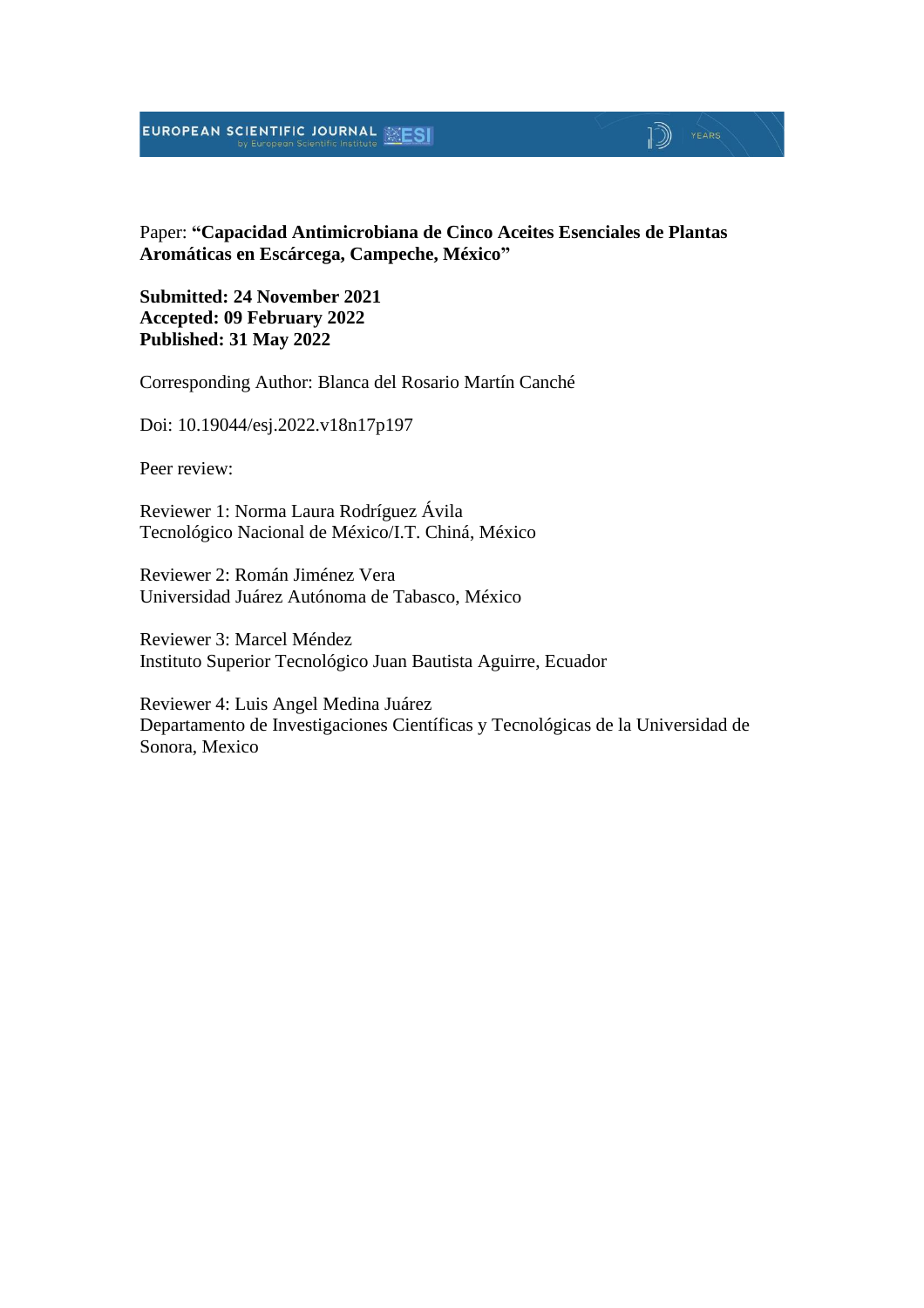# **ESJ** *Manuscript Evaluation Form 2020*

This form is designed to summarize the manuscript peer review that you have completed and to ensure that you have considered all appropriate criteria in your review. Your review should provide a clear statement, to the authors and editors, of the modifications necessary before the paper can be published or the specific reasons for rejection.

Please respond within the appointed time so that we can give the authors timely responses and feedback.

NOTE: ESJ promotes peer review procedure based on scientific validity and technical quality of the paper (not perceived the impact). You are also not required to do proofreading of the paper. It could be recommended as part of the revision.

*ESJ editorial office would like to express its special gratitude for your time and efforts. Our editorial team is a substantial reason that stands ESJ out from the crowd!*

| Reviewer Name: Marcel Méndez                                                                                  |                                                                                                                         |  |
|---------------------------------------------------------------------------------------------------------------|-------------------------------------------------------------------------------------------------------------------------|--|
|                                                                                                               | University/Country: Instituto Superior Tecnológico Juan Bautista Aguirre/Ecuador                                        |  |
| Date Manuscript Received: 20/04/2021                                                                          | Date Review<br>Submitted:<br>Report<br>22/04/2021                                                                       |  |
| <b>MÉXICO</b>                                                                                                 | Manuscript Title: CAPACIDAD ANTIMICROBIANA DE CINCO ACEITES<br>ESENCIALES DE PLANTAS AROMÁTICAS EN ESCÁRCEGA, CAMPECHE, |  |
| ESJ Manuscript Number: 06.05.2021                                                                             |                                                                                                                         |  |
| You agree your name is revealed to the author of the paper:                                                   | Yes                                                                                                                     |  |
| You approve, your name as a reviewer of this paper, is available in the "review history" of the<br>paper: Yes |                                                                                                                         |  |

You approve, this review report is available in the "review history" of the paper: Yes

## **Evaluation Criteria:**

**Please give each evaluation item a numeric rating on a 5-point scale, along with a thorough explanation for each point rating.**

| <i><b>Questions</b></i>                                                    | <b>Rating Result</b><br>[Poor] $1-5$<br>[Excellent] |
|----------------------------------------------------------------------------|-----------------------------------------------------|
| 1. The title is clear and it is adequate to the content of<br>the article. |                                                     |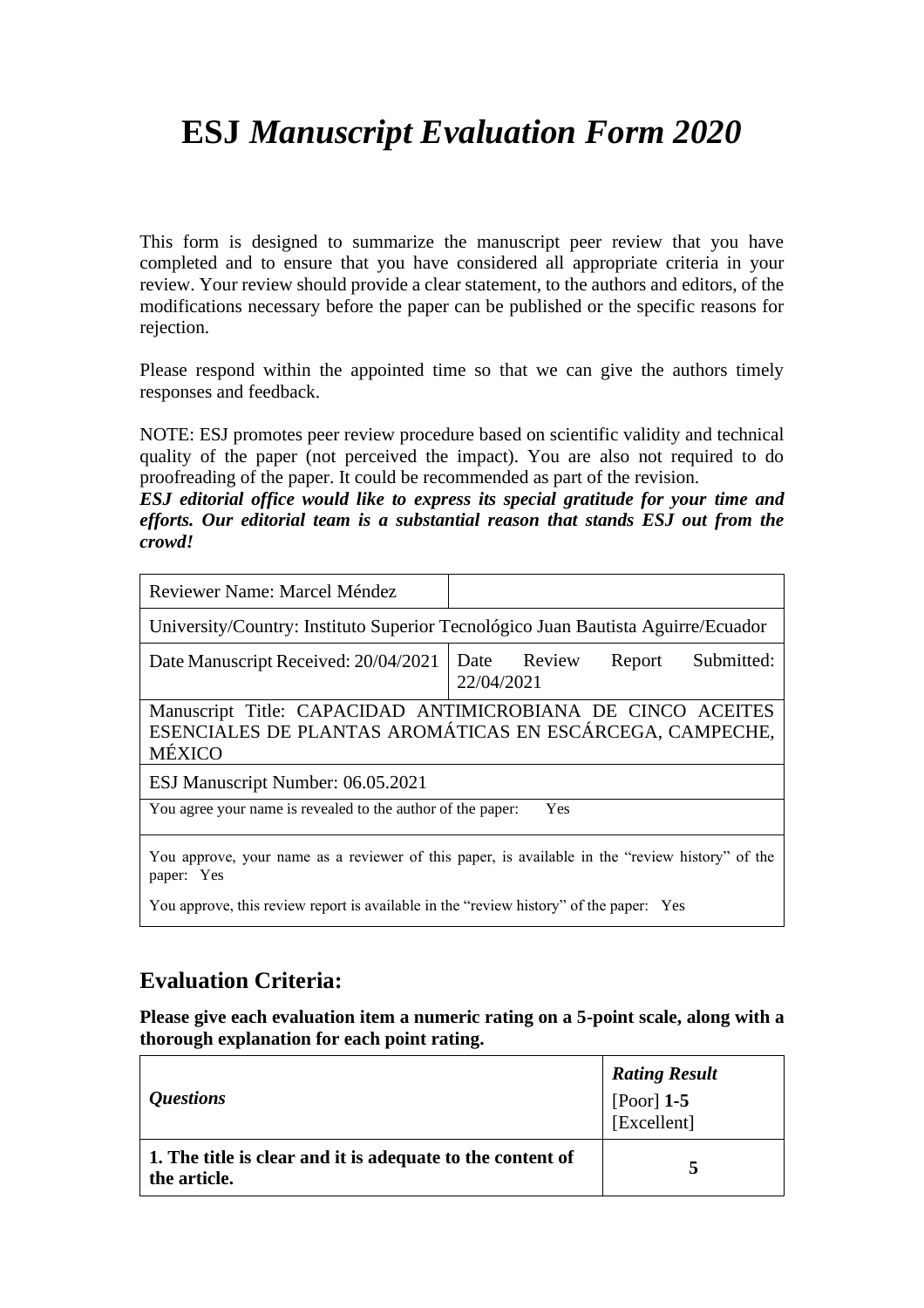| El título si es claro con lo que se intenta exponer en el cuerpo del documento                                                                                                                                                 |                |  |
|--------------------------------------------------------------------------------------------------------------------------------------------------------------------------------------------------------------------------------|----------------|--|
| 2. The abstract clearly presents objects, methods and<br>results.                                                                                                                                                              | $\overline{2}$ |  |
| La metodología no es clara y se encuentra dispersa entre los resultados y no en el<br>ítem correspondiente, por lo tanto, los resultados no siguen una estructura ordenada<br>de acuerdo con los objetivos y a la metodología. |                |  |
| 3. There are few grammatical errors and spelling<br>mistakes in this article.                                                                                                                                                  | 3              |  |
| Existen varios errores ortográficos y de sintaxis en todo el documento.                                                                                                                                                        |                |  |
| 4. The study methods are explained clearly.                                                                                                                                                                                    | $\overline{2}$ |  |
| La metodología no es clara y se encuentra dispersa entre los resultados y no en el<br>ítem correspondiente, por lo tanto, los resultados no siguen una estructura ordenada<br>de acuerdo con los objetivos y a la metodología. |                |  |
| 5. The results are clear and do not contain errors.<br>$\overline{2}$                                                                                                                                                          |                |  |
| Existen elementos en los resultados que no son mostrados, por ejemplo, como se<br>evaluaron los aceites o qué variables fueron analizadas en ANOVA, etc.                                                                       |                |  |
| 6. The conclusions or summary are accurate and<br>supported by the content.                                                                                                                                                    | 3              |  |
| Las conclusiones deben indicar de manera clara cuales de los aceites sirvieron como<br>inhibidores de hongos o bacterias, además de cuales aceites mostraron o no<br>mostraron diferentes significativas en el cuadro de ANOVA |                |  |
| 7. The references are comprehensive and appropriate.                                                                                                                                                                           | 3              |  |
| Se recomienda que las referencias sean ingresadas al citador de Word.                                                                                                                                                          |                |  |

## **Comments and Suggestions to the Author(s):**

El trabajo tiene un alto potencial, sin embargo, dentro de la estructura del documento existen varios errores metodológicos que pueden corregirse.

#### **Comments and Suggestions to the Editors Only:**

Se sugiere que sean enviadas las correcciones para que el documento vuelva a revisarse.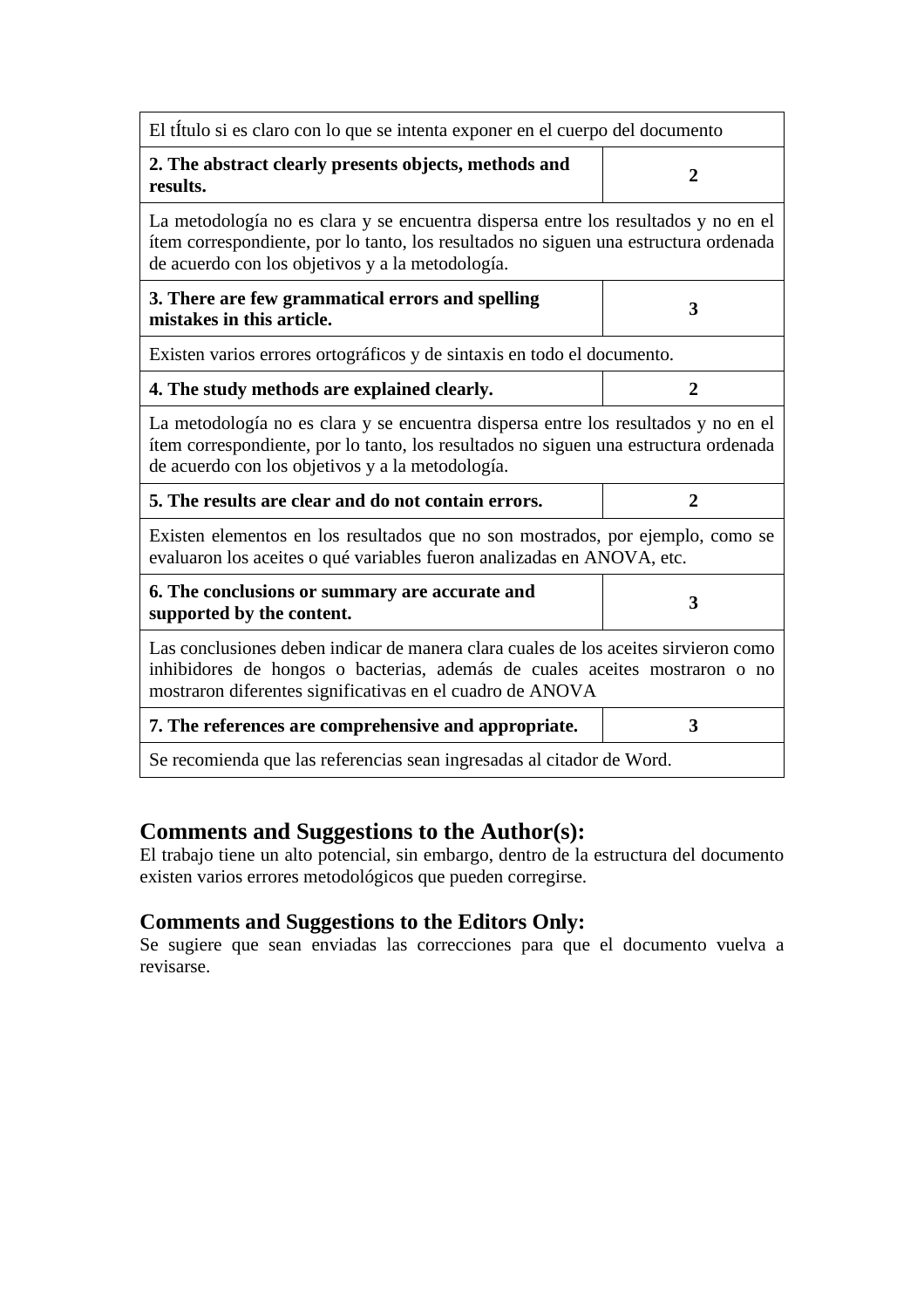# **ESJ** *Manuscript Evaluation Form 2020*

This form is designed to summarize the manuscript peer review that you have completed and to ensure that you have considered all appropriate criteria in your review. Your review should provide a clear statement, to the authors and editors, of the modifications necessary before the paper can be published or the specific reasons for rejection.

Please respond within the appointed time so that we can give the authors timely responses and feedback.

NOTE: ESJ promotes peer review procedure based on scientific validity and technical quality of the paper (not perceived the impact). You are also not required to do proofreading of the paper. It could be recommended as part of the revision.

*ESJ editorial office would like to express its special gratitude for your time and efforts. Our editorial team is a substantial reason that stands ESJ out from the crowd!*

| Reviewer Name: Román Jiménez Vera                                                                                                 |                                                   |  |
|-----------------------------------------------------------------------------------------------------------------------------------|---------------------------------------------------|--|
| University/Country: Universidad Juárez Autónoma de Tabasco / México                                                               |                                                   |  |
| Date Manuscript Received: 20/04/2021                                                                                              | Date Review<br>Submitted:<br>Report<br>26/04/2021 |  |
| Manuscript Title: CAPACIDAD ANTIMICROBIANA DE CINCO ACEITES<br>ESENCIALES DE PLANTAS AROMÁTICAS EN ESCÁRCEGA, CAMPECHE,<br>MÉXICO |                                                   |  |
| ESJ Manuscript Number: 06.05.2021                                                                                                 |                                                   |  |
| You agree your name is revealed to the author of the paper:<br>Yes                                                                |                                                   |  |
| You approve, your name as a reviewer of this paper, is available in the "review history" of the<br>paper: Yes                     |                                                   |  |

You approve, this review report is available in the "review history" of the paper: <u>Yes</u>

## **Evaluation Criteria:**

**Please give each evaluation item a numeric rating on a 5-point scale, along with a thorough explanation for each point rating.**

| <i><b>Questions</b></i>                                                    | <b>Rating Result</b><br>[Poor] 1-5<br>[Excellent] |
|----------------------------------------------------------------------------|---------------------------------------------------|
| 1. The title is clear and it is adequate to the content of<br>the article. | 4                                                 |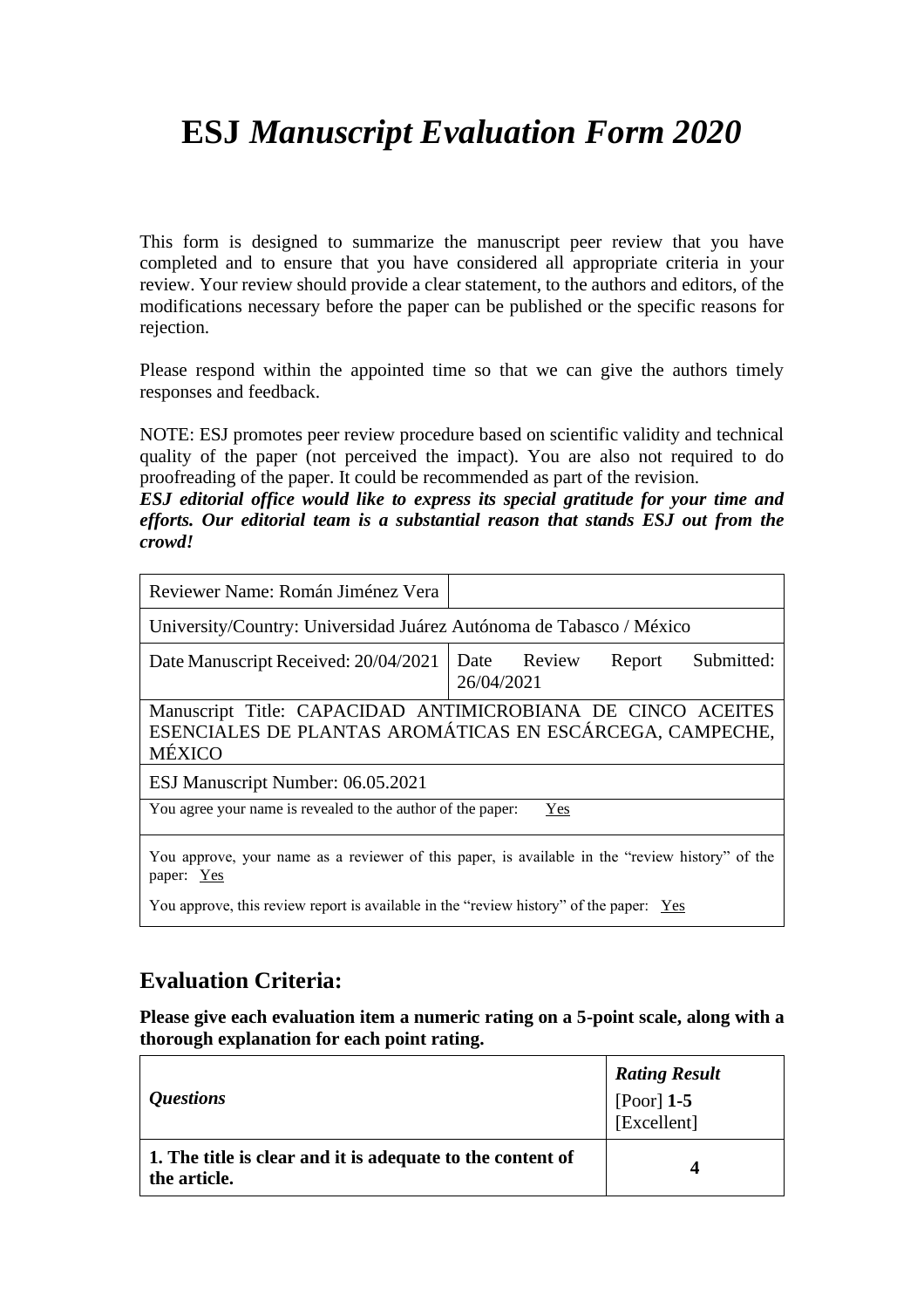| El título se puede mejorar: "Capacidad antimicrobiana de aceites esenciales de<br>plantas aromáticas mexicanas"                                                                           |   |  |
|-------------------------------------------------------------------------------------------------------------------------------------------------------------------------------------------|---|--|
| 2. The abstract clearly presents objects, methods and<br>results.                                                                                                                         | Δ |  |
| Mejorar la redacción del resumen y resaltar los logros del estudio, así como la<br>aplicación evaluada.                                                                                   |   |  |
| 3. There are few grammatical errors and spelling<br>mistakes in this article.                                                                                                             | 4 |  |
| Aunque son peueños los errores, se recomienda revisar la ortografía.                                                                                                                      |   |  |
| 4. The study methods are explained clearly.<br>$\boldsymbol{\Delta}$                                                                                                                      |   |  |
| En resultados se menciona que los extractos se evaluaron en frutas, ese proceso no<br>se encuentra descrito en la metodología, tampoco se comprende el análisis<br>microbiológico visual. |   |  |
| 5. The results are clear and do not contain errors.<br>5                                                                                                                                  |   |  |
| Muy Buenos resultados.                                                                                                                                                                    |   |  |
| 6. The conclusions or summary are accurate and<br>supported by the content.                                                                                                               | 5 |  |
| Las conclusions son claras.                                                                                                                                                               |   |  |
| 7. The references are comprehensive and appropriate.                                                                                                                                      | 5 |  |
| Las referencias son adecuadas.                                                                                                                                                            |   |  |

#### **Overall Recommendation** (mark an X with your recommendation):

| Accepted, no revision needed               |  |
|--------------------------------------------|--|
| Accepted, minor revision needed            |  |
| Return for major revision and resubmission |  |
| Reject                                     |  |

#### **Comments and Suggestions to the Author(s):**

El tema es muy adecuado a las nuevas tendencias alimentarias más sostenibles y naturales. Sin embargo, para una major comprensión del document, se recomienda estructurar párrafos de menor extension, aproximadamente entre cinco y seis líneas, ya que resulta cansada la lectura de párrafos demasiado extensos.

#### **Comments and Suggestions to the Editors Only:**

La investigación trata un tema muy importante en la conservación de alimentos mediante extractos naturales. Los consumidores buscan productos tratados con sustancias de origen natural, por lo que se recomienda su publicación. Sin embargo, hay que mejorar la redacción de los párafos, así como mejorar el resumen.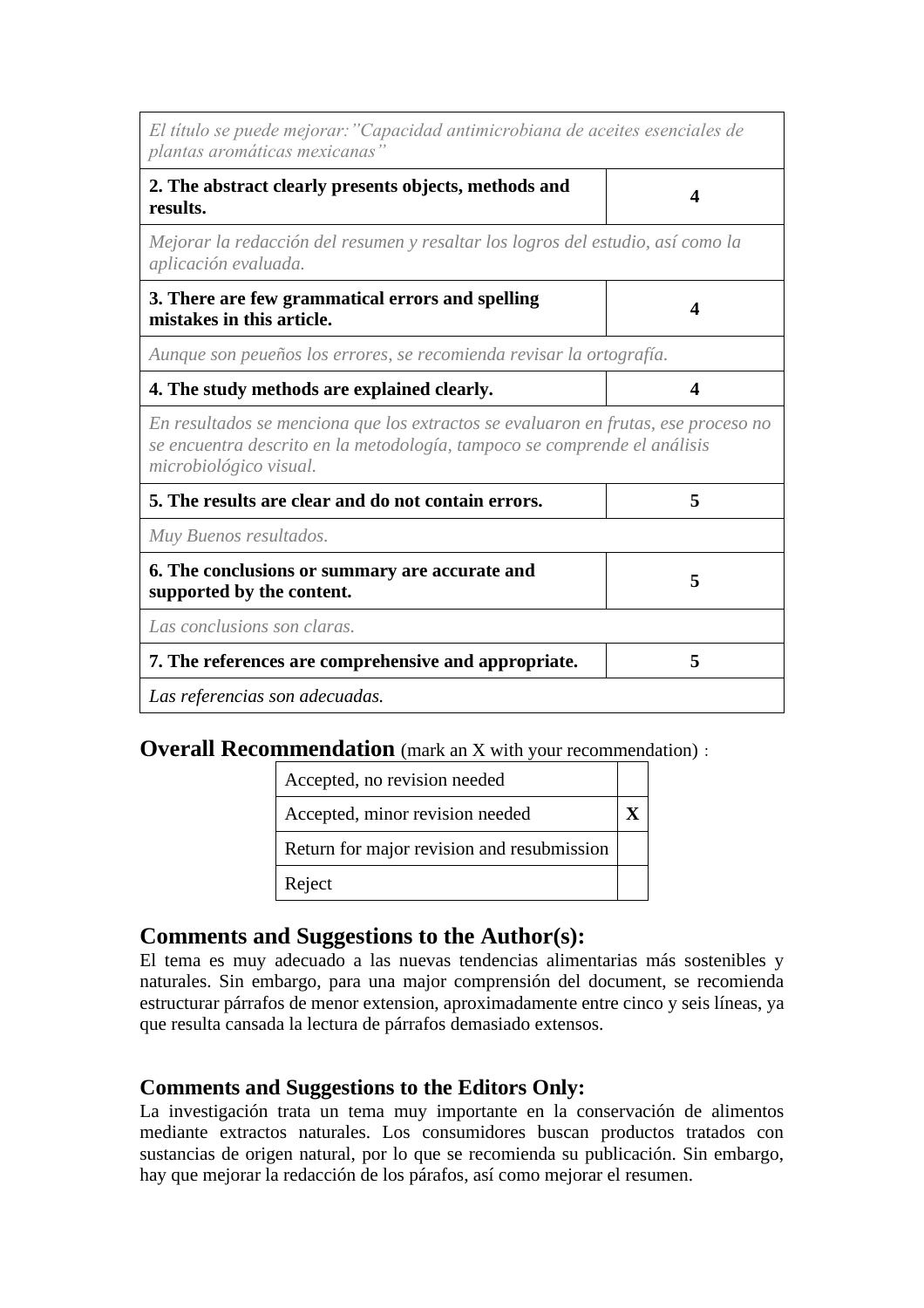## **ESJ** *Manuscript Evaluation Form 2020*

This form is designed to summarize the manuscript peer review that you have completed and to ensure that you have considered all appropriate criteria in your review. Your review should provide a clear statement, to the authors and editors, of the modifications necessary before the paper can be published or the specific reasons for rejection.

Please respond within the appointed time so that we can give the authors timely responses and feedback.

NOTE: ESJ promotes peer review procedure based on scientific validity and technical quality of the paper (not perceived the impact). You are also not required to do proofreading of the paper. It could be recommended as part of the revision.

*ESJ editorial office would like to express its special gratitude for your time and efforts. Our editorial team is a substantial reason that stands ESJ out from the crowd!*

| Reviewer Name: Norma Laura Rodríguez Ávila                                                                                               |                           |  |        |
|------------------------------------------------------------------------------------------------------------------------------------------|---------------------------|--|--------|
| University/Country: Tecnológico Nacional de México/I.T. Chiná/México                                                                     |                           |  |        |
| Date Manuscript Received: 20/04/2021                                                                                                     | Date Review<br>Submitted: |  | Report |
| Manuscript Title: CAPACIDAD ANTIMICROBIANA DE CINCO ACEITES<br>ESENCIALES DE PLANTAS AROMÁTICAS EN ESCÁRCEGA, CAMPECHE,<br><b>MÉXICO</b> |                           |  |        |
| ESJ Manuscript Number: 0506/21                                                                                                           |                           |  |        |
| You agree your name is revealed to the author of the paper:                                                                              | Yes/No                    |  |        |
| You approve, your name as a reviewer of this paper, is available in the "review history" of the<br>paper: Yes/No                         |                           |  |        |

You approve, this review report is available in the "review history" of the paper: Yes/No

### **Evaluation Criteria:**

**Please give each evaluation item a numeric rating on a 5-point scale, along with a thorough explanation for each point rating.**

|                  | <b>Rating Result</b>                  |
|------------------|---------------------------------------|
| <i>Questions</i> | $[$ [Poor] 1-5<br>$\vert$ [Excellent] |